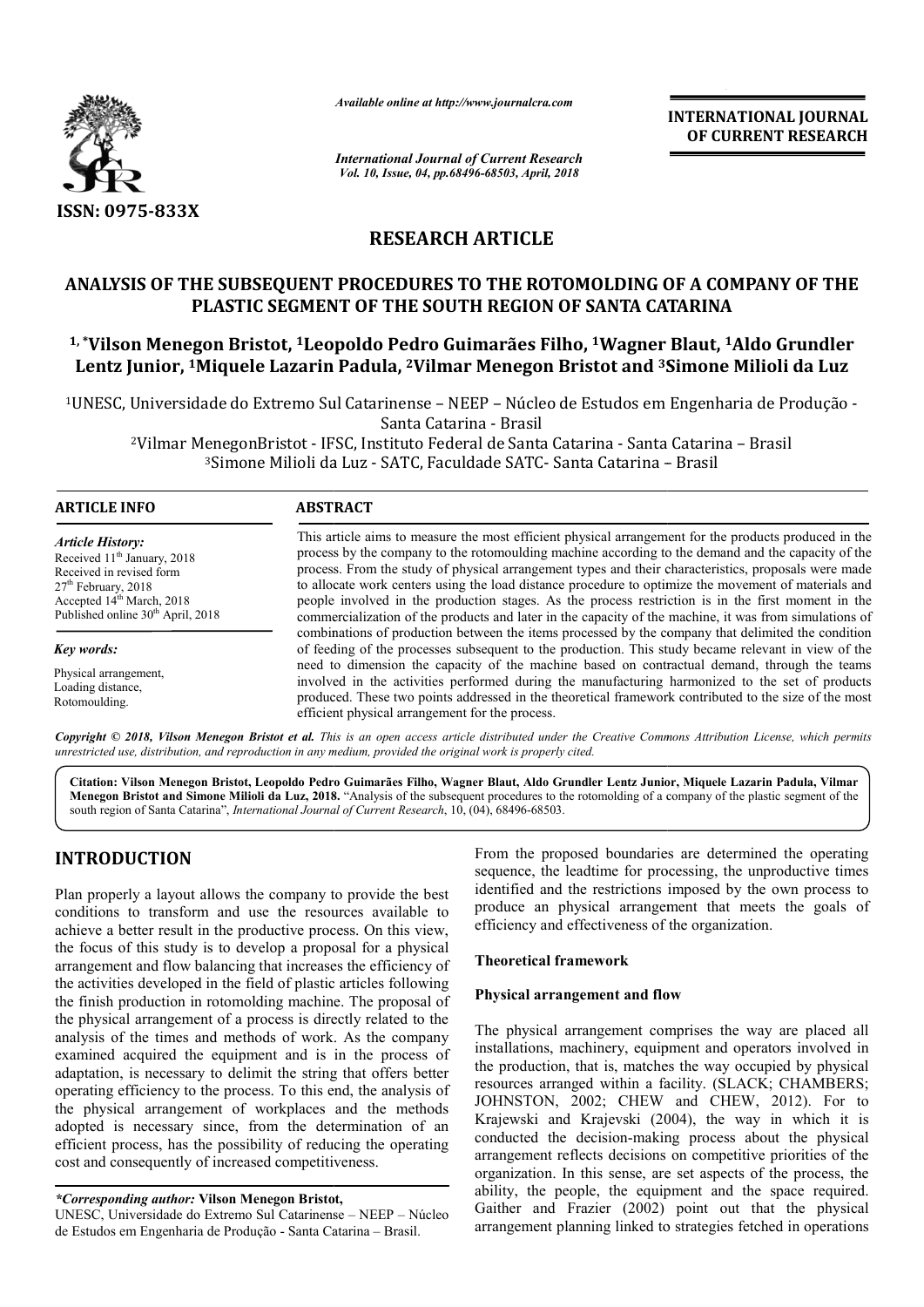should be aligned to factors that will make the company competitive, low-cost, fast delivery and on time, high quality products and services and product flexibility and volume. Moreira (2004) States that the primary concern of all planning a layout is to make more easy and smooth movement of the work through the system, both for the flow of people, as to the materials. In this sense, the decisions, according to Slack, Chambers and Johnston (2002) characterize the way resources are transformed, the flow of materials and information flows to the customer, that this disposition changes impact the stream influencing directly on productive efficiency and corporate costs. Laugeni and Malik (2005) state that the first determination for physical arrangement corresponds to the amount that will be produced, when it is possible to calculate the number of machines, stock area among other spaces for better use. Slack, Chambers and Johnston (2002) point out that an organization must take possession of decisions about the layout in the early stages before installation and operation of the company, to avoid an incorrect physical arrangement with effects of flow pattern productive with long and confused, intermediate materials stocks to the process, inflexible operations, unpredictable flows and consequently high costs.

In addition to the need to meet a demand previously determined there are other reasons to drive a change physical arrangement. Moreira (2004) and Ab, Peinado and Graeml (2007) highlight some of them: the inefficiency of operations, high rates of accidents, product changes, need to expose more of the products/services to customers, changes in production volume or flow of customers, productivity problems, such as low quality level and demand for a new product.

Slack, Chambers and Johnston (2002) point out in this regard that the study and modification of physical arrangement can also offer more security to avoid accidents; a conduit in extension of the flow of information and materials to meet the objectives of the company, comfort for labour; ease in coordinating and managerial supervision, as well as access to resources. Aguiar, Peinado (2007) Harvard Business Review and claim that the physical arrangement is presented in the literature of the area into five types: physical positional arrangement or fixed position; physical arrangement per product or per line; physical process or functional arrangement; physical arrangement cellular or group Technology and physical hybrid arrangement. Moreira (2014), States that it is possible to find the physical positional arrangement on a production system for projects in which the product tends to stand around being directed and centered people, tools and materials needed. As Gaither and Frazier (2002) this layout is suitable for very bulky, large, heavy or fragile as shipbuilding, aircraft, bridges, railways, among others.

Moreira (2014) States that these products have unique characteristics, a low degree of standardization and some degree of immobility. Thephysical process or functional rranjo it is designed to have a stream with a variety of product designs and processing steps required by products. The scripts are different not getting a linear sequence of operations for all products or projects. (GAITHER and FRAZIER, 2002). Moreira (2014) sets which is characteristic of this arrangement are work centers according to the function to be performed on the product or the machines that perform the same function are grouped together in a single Department functional leaving a system flexible to change in the project. According to Chi and Chi (2012) due to the existence of different routes resulting in

cross-flow, long traversed paths and product drives, the time of crossing of the streams is high and there is a poorer efficiency. Therefore, the major challenge of this arrangement is to reconcile the relative position and the area used in each sector so that they can bring the sectors so that they have a more intense stream itself, to minimize unnecessary movements and a better use of areas available. The physical arrangement per product or per line corresponds to the continuous production systems, being used when a linear sequence of operations in the manufacture with balanced work center. (MOREIRA, 2014). Chi and Chi (2012) highlight that this physical arrangement the string used in the process is based on positioning the features so that they add value to the product. This activity is suitable when there is the production of a few types of products with high volume and a similar operational flow. For Ab, Peinado and Graeml (2007) for product arrangement corresponds to position the machinery and labor or work centers according to the sequence of Assembly.

In an arrangement by an assembly line product units spend a step to another within a preset rate so that there is always someone adding value (CORRÊA; CORRÊA, 2012). The physical arrangement cellular or group technology similar resources are grouped so that they can render a group of items with similar characteristics during the processing steps. (CHEW and CHEW, 2012). To Krajewski and Krajevski (2004) complements the definition stating that the first step encompasses in parts group with similar characteristics in family, after this decision, allocate the resources in sequence in a cell as the household operations grouped. D'agostini (2013) concludes that the purpose of this arrangement is to produce different product families with similar operational scripts in the same processing sequences. According to Gaither and Frazier (2002) this layout presents the characteristics of an arrangement by product and process. And decision by choosing cellular arrangement would be: changes to simplified machines; accessories and related training costs are reduced, smaller crossing time; less stock of products in the process. The physical arrangement mixed or hybrid features when used in a combination of various types of layouts. For example: a restaurant, have the positional arrangement, understanding the tables; the kitchen presents the arrangement per process; the meal and prepared in a buffet, featuring an arrangement in line. (SLACK, CHAMBERS and JOHNSTON, 2002; GAITHER and FRAZIER, 2002). Table I presents the advantages and disadvantages in the use of each of the physical arrangement types defined:

One of the important aspects in order to achieve goals of efficiency in the delimitation of the physical arrangement of an industrial organization is the deepening of the study of time and methods assigned to each analyzed, discussed in the following topic.

# **Times and methods**

Slack, Chambers and Johnston (2002) and Aquilano, Chase and Jacobs (2006) punctuate the study of the working method comprises the following approaches:

- Select the work to be studied;
- Register the relevant activities of the current method through the flowchart, or buildings for graphics, manmachine drives operations and activities;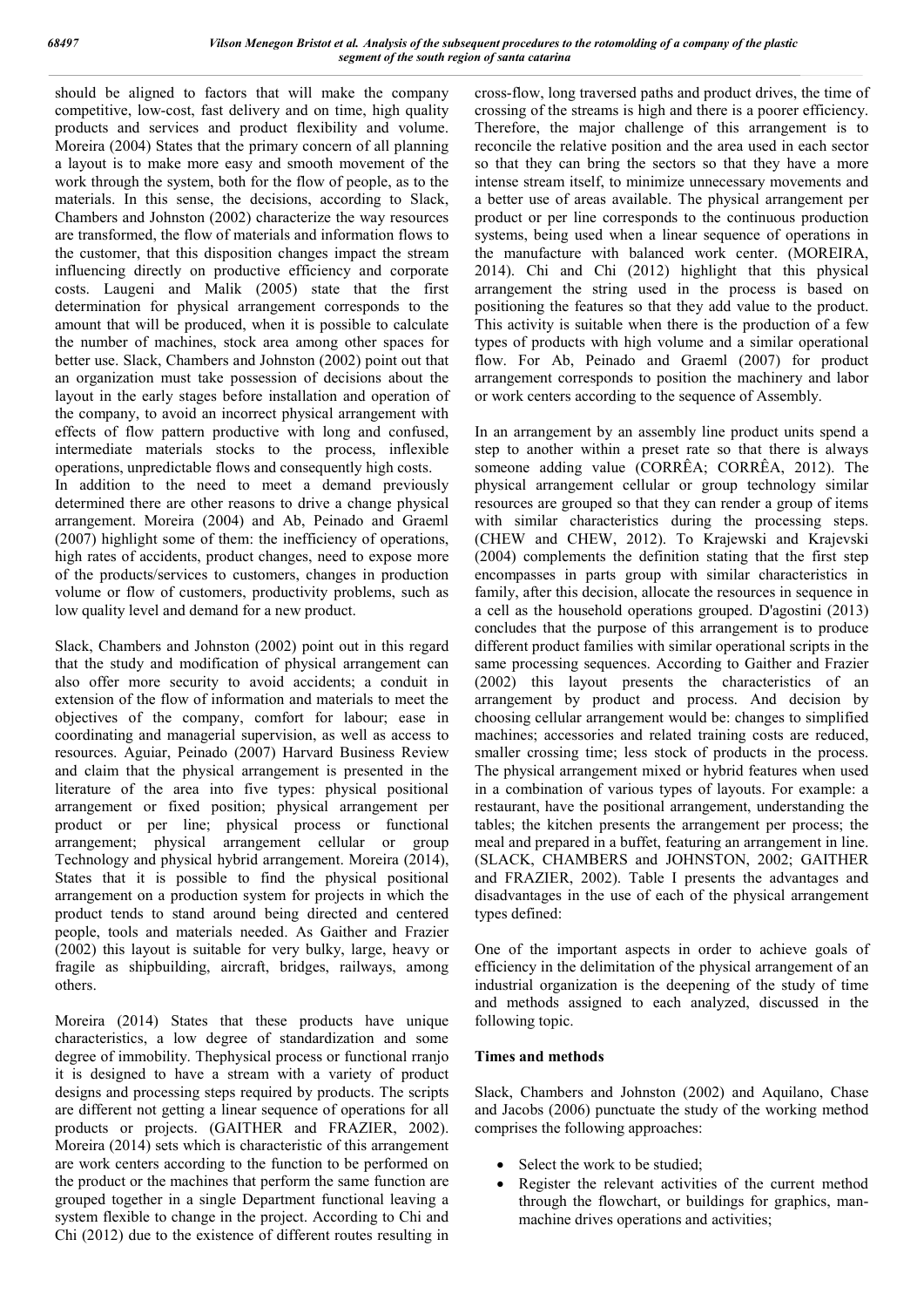|                | Advantages                                                                  | Disadvantages                                            |
|----------------|-----------------------------------------------------------------------------|----------------------------------------------------------|
| Positional     | Very high flexibility of <i>mix</i> and product;                            | Unit costs too high;                                     |
|                | Product or client is not moved or disturbed;                                | Space programming or activities can be complex;          |
|                | High variety of tasks for the workforce.                                    | It can mean a lot of movement of equipment and manpower. |
| <b>Process</b> | High flexibility of <i>mix</i> and product;                                 | Low resource utilization:                                |
|                | Relatively robust in the event of interruption of steps;                    | Can have high stock in process or customer queues;       |
|                | Supervision of equipment and installation relatively easy.                  | Complex flow can be difficult to control.                |
| Cell           | Can you give a good balance between cost and flexibility of operations with | Can be expensive to reconfigure the current physical     |
| phone          | relatively high variety;                                                    | arrangement;                                             |
|                | Fast crossing:                                                              | May require additional capacity;                         |
|                | Teamwork can result in better motivation.                                   | Can reduce levels of resource utilization.               |
| Product        | Low unit cost for high volumes;                                             | May have low <i>mix</i> flexibility;                     |
|                | The opportunity for specialization of equipment;                            | Not very robust against interruptions;                   |
|                | Convenient handling and materials.                                          | Work can be repetitive.                                  |

#### **Table I. Advantages and disadvantages of the types of Physical Arrangements**

Source: Slack, Chambers and Johnston (2002, p. 214)

#### **Table II . Advantages and disadvantages of the rotomolding process**

| Advantages                                                           | Disadvantages                                                          |
|----------------------------------------------------------------------|------------------------------------------------------------------------|
| Freedom of design pieces-geometries, thicknesses, cutter, etc.       | Limited production only for low volumes.                               |
| Machinery and tooling of low cost when compared to the blow molding, | Little variety of raw materials available due to long cycle times.     |
| injection or thermoforming.                                          |                                                                        |
| Low-level tensions in the cast.                                      | Expensive materials when necessary of micronization.                   |
| Little industrial waste generation.                                  | Need of to support the long processing times.                          |
| Excellent process for producing parts with metal inserts.            | Lower dimensional accuracy when compared to blow molding, injection or |
|                                                                      | thermoforming.                                                         |

Source: Mello (2010, p. 33)

- Examine critically the way in which it is developed the method, by means of questions that seek to improve the method, in order to detect existing weaknesses;
- Develop a new method, based on previous reviews, eliminating whole parts of the activity; combining elements; change the string to improve work efficiency or simplify the activity by reducing the contents of work;
- Install a new method with the new working practices;
- Monitor, after deployment, the effectiveness of the method, seeking continuous improvement of the process.

Santos et al. (2015) sets out that the most common method to measure human performance in carrying out the activities in an operation is through the timing of each activity performed to obtain their times. Aquilano, Chase and Jacobs (2006) state that after collecting a certain number of times of each element, it is the average of the time. In possession of each element, sum to result in a time that will match the performance of the operator. Laugeni and Malik (2005) stand out so that time result present greater reliability, we should consider that a person is exposed during your journey to oscillations, as stops for personal needs, fatigue, among others interruptions in your productivity, and to this end, we should add a time between 10 min and 25 min (5%) of the time about a day's work for 8 hours. Laugeni and Malik (2005) characterize the importance of own measures of time standards for the company, because it can set standards to promote better programming with an effective use of resources; conduct further study of balancing production, through comparisons of values and scripts formed, as well as analyze the production planning; determine the costs of products and determination of budgets.

#### **Rotomolding process**

The rotational molding is a process that consists of the plastic transformation under the influence of low pressure and high temperature to produce hollow solid parts.

This process develops pieces large and small, with simple and complex geometries. (TOMASI, 2013; MELLO, 2010). Morita (2012) exemplifies that water tanks, fuel tanks, toys, playgrounds, decoration items, mannequins, parts, among other techniques are developed for this technique.

According to Mello (2010) the rotomolding process consists of 4 steps:

- a) Mould loading with the polymeric material to be processed with the weight of the piece;
- b) After closed the lid of the mold, the same is directed to an oven where the heating process, to perform the fusion of materials and the adhesion of the polymer on the surface of the mould;
- c) After a period in heating, the cooling step, to which the material loses heat and solidifying, characteristic of the process, the steps (b) and (c) are performed with the biaxial rotation movement of the mould by spreading the material for cavity;
- d) The piece ready is removed from the mold, finalizing the process.

This process compared to other thermoplastic processing processes, enables advantages related to ease of replacement of colours and materials; the molds are inexpensive; possibility of forming multilayer parts; different pieces can be molded at the same time together; subsequent operations the moldings are not necessary in most cases, depending on the design of the pieces. (PISANU, 2008). The last two disadvantages presented, are justified by Mello (2010) and Tomasi (2013) when defining the rotomolding process presents cycles with sequence of heated and cooled the mold during each cycle of rotational molding, offering greater cycles on need greater time and oven temperature enabling the thermal degradation of plastic material or a high degree of crystallinity during cooling, affecting the quality of the product, dramatically reducing your endurance mechanics. Another side effect of long cycles would be an increase in the cost of production.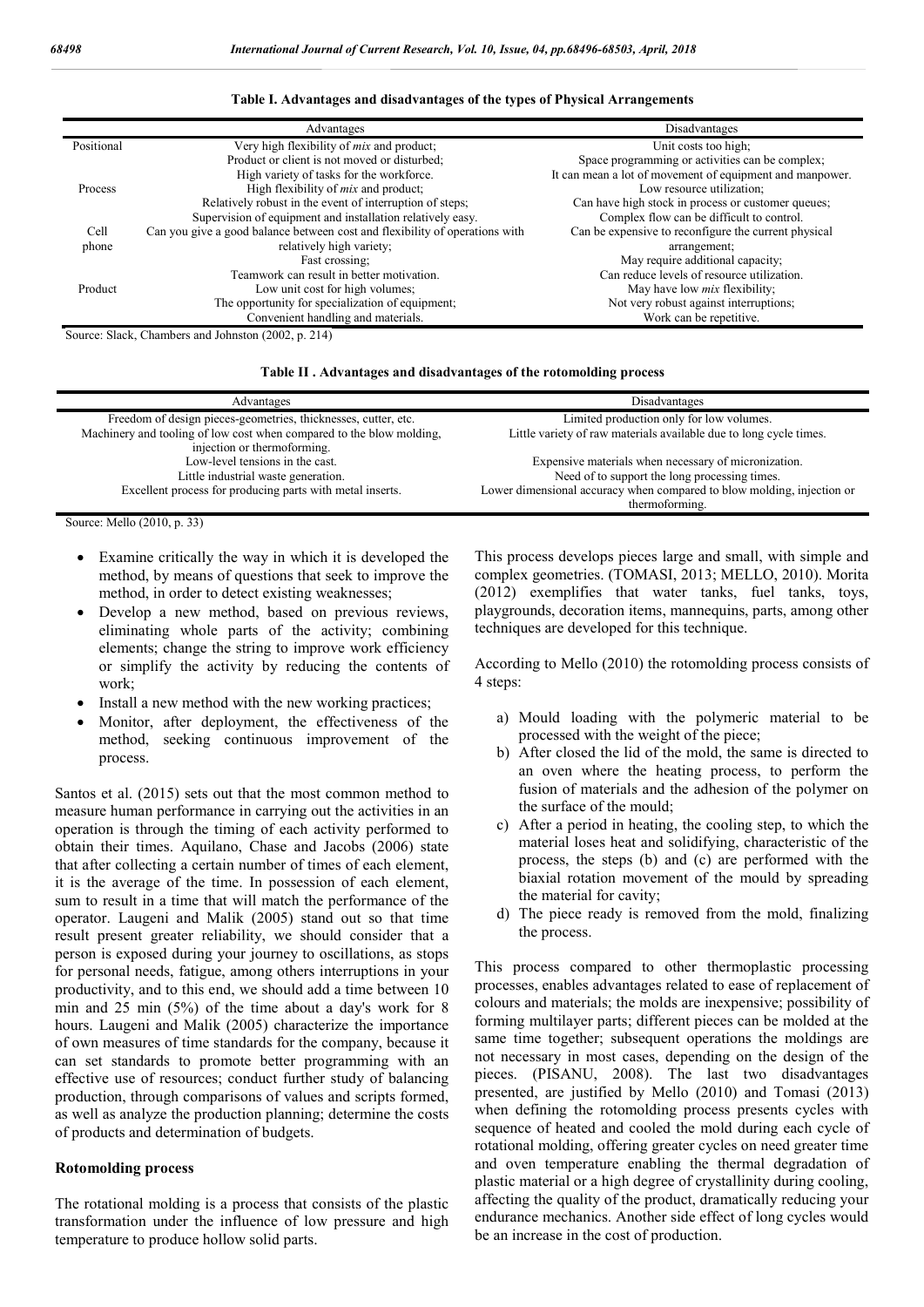# **Analysis of physical arrangement using the procedure load distance**

Moreira (2014) States that a critical factor found in physical arrangements for process consists in the great movement of people and materials that are being adapted to each product streams, influenced by the position of the machines and equipment. And to assign a better arrangement in the models are created possibilities to find the best available work centers through the distance. To Krajewski and Krajewski (2004) States that this process is to identify the points and compare them to quantitative factors, by distance, cost or both, in order to evaluate the centres based in the vicinity with the goal to minimize the weighted weights system totals. This procedure is part of an initial model based on the information on the number of existing departments which will be distributed in total space; the individual needs of space for each Department; the load of materials moved and the number of voyages between the departments; and if down on transportation costs are different, becomes an important criterion in choosing the best layout. (MOREIRA, 2014). To Krajewski and Krajewski (2004) complement each other that to set the system load distance simply multiply the measurements of distances covered by charges that follow by the centers. To a lesser extent found comprises the best choice.

# **Methodological procedures**

Deer and Bervian (1983) state that research is the activity aimed at the solution of problems through the use of scientific methods, starting with a question or problem and searching for an answer or solution. In this respect, the initial approach of this study is characterized by a bibliographical research on the characteristics of the types of physical arrangement and the rotomolding process to give support to field research. The field study was characterized by a exploratory descriptive research with quantitative approach, aimed at studying and analyzing the processes subsequent to rotational molding of a plastic company in the southern region of Santa Catarina. In this way, from the collection of the times of the tasks and the delimitation of the operational sequence of each of the products processed in the company, we used the procedure from charge to establish the appropriate physical arrangement to meet the forecast of demand. The entire study was based on information collected in the company itself.

# **Presentation and data analysis**

The rotomolding process offers the possibility of producing at the same time various products according to the demand. Before this advantage it is necessary to take the opportunity that the machine offers to produce all products simultaneously. This minimizes the fixed costs of each product, due to the fact the machine consuming each cycle rendered the same amount of gas and energy. According to this principle, it is necessary to balance the production of rotomolding machine in order to get the most efficient use of your productive capacity. As the products after production need machining and finishing, transformation becomes relevant set a production model to be aware of the time that will be used for the transformation. Desired by the company guidelines include meet the required volume for each product in the month and have a stock of parts that correspond to the contractual volume of demand for each piece, condition required by the client. On this monthly

volume sued, the company must be prepared to deliver smaller batches every week of each piece, as shown in table III.

| <b>Table III - Contractual monthly Demand</b> |  |  |
|-----------------------------------------------|--|--|
|-----------------------------------------------|--|--|

| Product | Demand/month |
|---------|--------------|
| 1 piece | 300          |
| 2 piece | 200          |
| 3 piece | 300          |
| 4 piece | 100          |
| 5 piece | 200          |
| 6 piece | 220          |
| 7 piece | 220          |
| 8 piece | 200          |
|         |              |

Source: Drawn by the authors (2017)

Rotomolding machine has this group of 8 pieces to be processed in 9 molds, two for the part 1. Parts 2, 3 and 7 have a mold each having the condition of forming two pieces at the same time, in a series produced for one of these pieces, generates 2 pieces. The conditions found during production are restricted to a product, part 7, possessing different characteristics from other parts produced what makes be produced along the 1.2 and 4 parts, however there is a possibility to be done along with the 3.5 parts, 6 and 8. To produce, the machine can be configured in two ways according to the similarities of the pieces, which will only be produced if there are parts not stocked. In the same cycle is possible if processing between one and seven models simultaneously, recalling that two of them can be doubled by the fact there are two molds. Given this, it is necessary to be developed the removal of a template that has no similarity with the 7 piece to be placed in the machine, requiring the exchange of tool. This difficulty in the process occurs through the technical characteristics that influence in the process. To be found the best balance of the machine model, based on the increased demand required between the products, which also the greater number of cycles required to reach the stock, in this condition, the part 1 and 3 (300 pieces). As the part 1 does not have conditions to be produced along with the 7 piece, makes the same restriction found among the pieces. Machine cycles were organised in two possible ways:

**Alternative 1:** When made the play, 2 parts 1, 3, 4, 5, 6 and 8 can be produced along with the part 1.

**Alternative 2:** When made 7 piece can be produced along with 3 parts, 5.6 and 8.

In these settings, each cycle produces the missing parts to complete the stock, and as the inventory level determined cease to be produced. The capacity utilisation of the machine corresponds to a total of 100% when produced in an ideal condition with 9 molds together in a cycle. The available productive journey starts the 5:00 the beginning of the first cycle of rotational molding and finishing your production the 18:18 in the afternoon. This period of production consists of cycles lasting 31 minutes over a 3 time the 12 minutes that lead operators to manually machine parts ejector, time depends on the number of parts that the machine producing. To this end, it is necessary to carry out two operations in rotomolding machine production, heating and cooling of the oven. Before starting production, it is necessary to make the heating of the oven, it takes around 6 minutes, and at the end of the production, cooling it takes 20 to 30 minutes. Are considered in the simulation 5 days a week and 4 weeks in a month. To enable a better analysis of which configuration you deploy,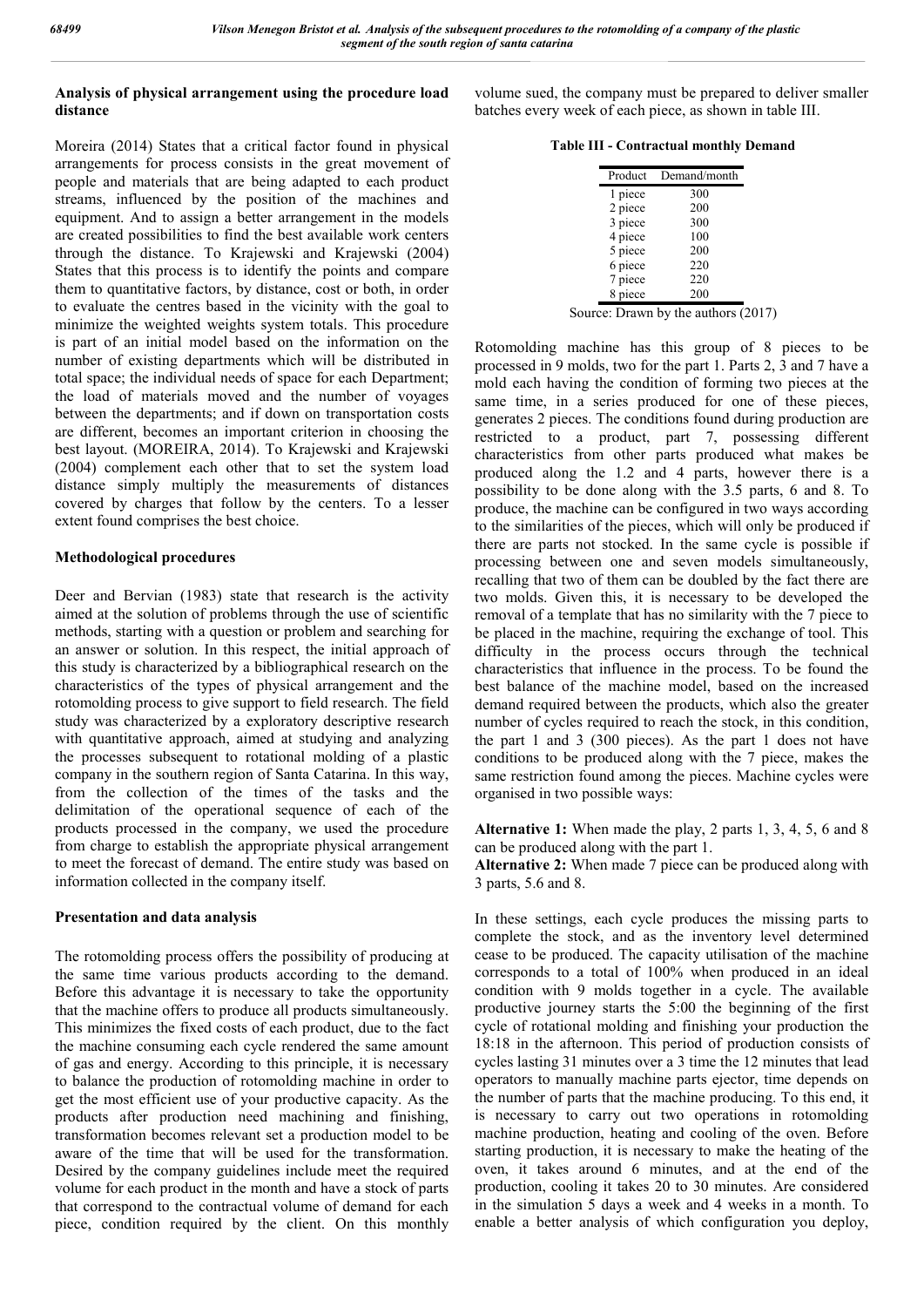were collected the values for the main costs involved in the process, as shown in table IV:

**Table IV. Productive Data**

| Cost of energy                      | 7.20 | R\$/ciclo |  |  |
|-------------------------------------|------|-----------|--|--|
| MP cost 1                           | 9.05 | $R\$ {kg} |  |  |
| Cost 2 MP                           | 9.13 | $R\$ {kg} |  |  |
| Cost of Gas                         | 3.6  | $R\$ {kg} |  |  |
| Gas consumption                     | 8.5  | kg/cycle  |  |  |
| Source: Drawn by the authors (2017) |      |           |  |  |

Based on these conditions were outlined the following simulations:

## **Simulation 1**

On the demand of each piece, it has been estimated the amount required to be produced for a day in the period of 20 days. As the demands for some odd values parts (parts 3 and 7), and these parts have molds that produce a couple of pieces, were planned two programming scenarios with daily goals to be produced on alternate days, according to table V:

**Table V. Simulation 1**

| Product              | <b>Alternating Daily Schedule</b> | Total      |      |       |
|----------------------|-----------------------------------|------------|------|-------|
|                      | Goal day 1                        | Goal day 2 | Week | Month |
| 1 piece              | 16                                | 14         | 76   | 300   |
| 2 piece              | 10                                | 10         | 50   | 200   |
| 3 piece              | 16                                | 14         | 76   | 300   |
| 4 piece              | 5                                 | 5          | 25   | 100   |
| 5 piece              | 10                                | 10         | 50   | 200   |
| 6 piece              | 11                                | 11         | 55   | 220   |
| 7 piece              | 10                                | 12         | 54   | 220   |
| 8 piece              | 10                                | 10         | 50   | 200   |
| Cycles               | 13                                | 13         | 65   | 260   |
| Capacity utilisation | 39%                               | 38%        | 38%  | 38%   |

Source: Drawn by the authors (2017)

#### **Simulation 2**

This simulation aims to make use of the whole workday to take advantage of the maximum use of the capacity of the machine in relation to the time available. For this purpose, were arranged in a cycle all parts can be produced together until reaching the demand required by the month. In this purpose, it is possible in addition to take advantage of the maximum capacity of the machine, it is possible to have the largest number of parts produced in a day. However this condition allows the 7 piece is produced only when there is opportunity to be made with pieces of similar features, i.e. was stipulated a daily production target after you have stored the pieces with smaller volume production promotes the condition to produce the play 7 as shown in table VI:

**Table VI. Simulation 2**

| Product                 | Monthly              |             | Total       |             |             |
|-------------------------|----------------------|-------------|-------------|-------------|-------------|
|                         | Production<br>Target | 1st<br>Week | 2nd<br>Week | 3rd<br>Week | 4th<br>Week |
| 1 piece                 | 300                  | 180         | 120         | 0           | 0           |
| 2 piece                 | 200                  | 180         | 20          | 0           | 0           |
| 3 piece                 | 300                  | 180         | 120         | 0           | 0           |
| 4 piece                 | 100                  | 90          | 10          | 0           | 0           |
| 5 piece                 | 200                  | 90          | 98          | 12          | 0           |
| 6 piece                 | 220                  | 90          | 98          | 32          | 0           |
| 7 piece                 | 220                  | $\theta$    | 76          | 144         | 0           |
| 8 piece                 | 200                  | 90          | 98          | 12          | 0           |
| Cycles                  | 260                  | 90          | 98          | 72          | 0           |
| Capacity<br>utilisation | 40%                  | 89%         | 55%         | 16%         | 0%          |

Source: Drawn by the authors (2017)

The production starts with the manufacture of all parts throughout the first week, except the part 7. From the second week, obtained the required amount to some parts (parts 1, 2, 3 and 4) and they are no longer produced, begins with the production of 7 with 5.6 and 8 parts until the demand for each. This simulation model covers a period of 13 working days of production, which promotes an anticipation of the volume produced and a machine stop during the month. It is seen that when it seeks to produce with a bigger set pieces the capacity utilisation is more satisfying, in relation to the second goal, to produce with the lowest number of pieces. Also, in this condition, the company will have available the 7 piece only in the second week of production, risk position, if there is a spike in demand with low or no inventory of the parts produced, making it impossible for the company to answer the customer with the desired volume.

#### **Simulation 3**

This simulation is intended to meet the maximum capacity of the machine, the entire period available for production and obtain all the parts in the same week, based on the conditions of the second simulation, alternating daily settings. As production shifts, on the first day will produce a scenario given a demand, as well as on the second day, based on the second scenario, repeating alternately during each working day produced until the demand, as table VII:

**Table VII . Simulation 3**

| Product                 | Productive<br>Goal | Productive scenario<br>on alternate days |     | Total/week |                  |       |
|-------------------------|--------------------|------------------------------------------|-----|------------|------------------|-------|
|                         | Monthly            |                                          | 2   | SEM. 1     | SEM <sub>2</sub> | No. 3 |
| 1 piece                 | 300                | 36                                       |     | 108        | 72               | 120   |
| 2 piece                 | 200                | 36                                       |     | 108        | 72               | 20    |
| 3 piece                 | 300                | 36                                       |     | 108        | 72               | 120   |
| 4 piece                 | 100                | 18                                       |     | 54         | 36               | 10    |
| 5 piece                 | 200                | 18                                       | 21  | 96         | 99               | 5     |
| 6 piece                 | 220                | 18                                       | 21  | 96         | 99               | 25    |
| 7 piece                 | 220                |                                          | 42  | 84         | 126              | 10    |
| 8 piece                 | 200                | 18                                       | 21  | 96         | 99               | 5     |
| Cycles                  | 260                | 18                                       | 21  | 96         | 99               | 65    |
| Capacity<br>utilisation | 44%                | 89%                                      | 44% | 71%        | 62%              | 43%   |

Source: Drawn by the authors (2017)

On the objectives for this simulation, is determined to obtain all kinds of parts during the first week and in the following. This model allows the company to have on hand all products every two days of production according to demand and accumulating a stock each week, giving customer flexibility.

## **Simulation 4**

This simulation aims to achieve maximum daily use of the machine producing all parts every day at maximum capacity and in the daily time available as table VIII:

**Table VIII. Simulation 4**

| Product              | Daily Goal | Total  |       |
|----------------------|------------|--------|-------|
|                      |            | Weekly | Month |
| 1 piece              | 24         | 120    | 300   |
| 2 piece              | 16         | 80     | 200   |
| 3 piece              | 24         | 120    | 300   |
| 4 piece              | 8          | 40     | 100   |
| 5 piece              | 16         | 80     | 200   |
| 6 piece              | 18         | 90     | 220   |
| 7 piece              | 16         | 80     | 220   |
| 8 piece              | 16         | 80     | 200   |
| Cycles               | 20         | 100    | 260   |
| Capacity utilisation | 61%        | 61%    | 38%   |

Source: Drawn by the authors (2017)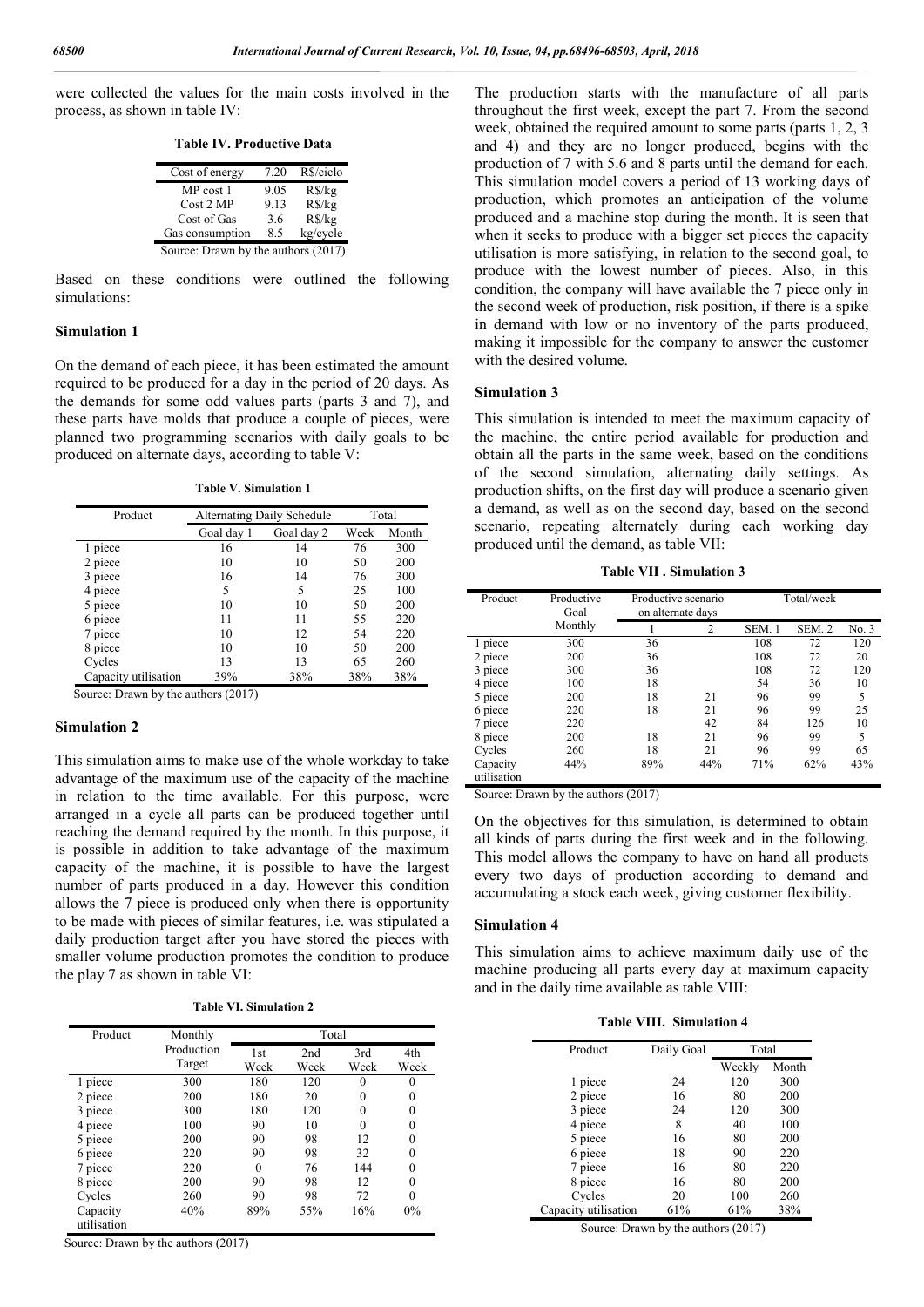On the values, there is the possibility of having all the pieces every day in view of the demand and obtain a stock in the first few weeks due to the maximum use of the capacity of the machine. Before this maximum use you have in the first few weeks, the pieces with lower demands are complementary and not more produced, reducing the capacity of the machine in the final weeks of the month and consequences on monthly production capacity machine. This simulation shows a condition due to get all the pieces all day and to an earlier in the production as a result of the maximum allowable use by the machine. As this simulation aims to meet the demand, the capacity remains low for the machine is idle in the last days of the month.

#### **Analysis of simulations based on costs**

Before the simulation, you can assume the main costs of values found, as table IX:

#### **Table IX. General Summary of Simulations**

| Total cycles            | 260       | 260       | 260       | 260       |
|-------------------------|-----------|-----------|-----------|-----------|
| Production Capacity (%) | 38.33%    | 39.93%    | 44.09%    | 38.36%    |
| Days Produced           | 20        | 14        | 14        | 13        |
| Cost of gas $(R$)$      | 8.286.33  | 8.286.33  | 8.286.33  | 8.286.33  |
| MP 1 cost (RS)          | 12,353.25 | 12,353.25 | 12,353.25 | 12,353.25 |
| Cost 2 MP (RS)          | 12,220.51 | 12,220.51 | 12,220.51 | 12,220.51 |
| Energy (R\$)            | 2,113.35  | 2,041.31  | 2,041.31  | 2,029.30  |
| Total cost (R\$)        | 34.733.28 | 34.733.28 | 34.733.28 | 34.733.28 |

Source: Drawn by the authors (2017)

You can verify that this simulation allowed the same total number of cycles required for the production, which demonstrates that this production pegged 1 and 7 parts that determine the number of cycles needed, independent of the particular arrangement to produce. On the day produced, the more you enjoy the time available and greater productive capacity used, fewer days will be needed to process the products.

As at the moment the company does not follow a production model, which is justified to be acquiring knowledge in this new segment, it is essential to adopt a production model, which offers a better use of the time available, the productive capacity and introduce a stability in the costs involved. The simulations developed show that regardless of format produced in a fixed demand according to the contract, it is possible to produce all products within approximate cycles regardless of the way produced, in sight of it, the factors that will generate impact on the cost involved in the rotomolding process corresponds to the heating and cooling of the oven, the longer this process is carried out during the month, the greater the expense involved in the production. According to the simulations, it is possible to assess that regardless of the setting developed there is a great deal of idleness in the productive capacity of the machine, giving the company the opportunity to occupy these spaces an increase in new products to increase your revenue and demand. When assessing the number of cycles obtained in each simulation, we see the importance of organizing the production of the machine since the greater the number of cycles, the higher production cost, however, the greater the number of processor products at the same time, will be retrieved from an apportionment of the costs for such products in order to minimize unit costs, the ability to process more products in the same condition and opportunity. The simulation which obtained the best result was the simulation 4. This meets the requirements of using the daily time available to produce, have all products every day with a safety margin of weekly stock, and a lower cost per be if using the best productive capacity.

#### **Analysis of the physical arrangement following rotational molding**

From the simulations performed to meet demand and choosing the best combination of parts processing procedure was used for distance analysis define the physical arrangement of subsequent operations to the process of rotational molding.

| Distance between workstations | The proposal (m) | Proposal B (metres) | Proposal C (m) | Proposal D (metres) |
|-------------------------------|------------------|---------------------|----------------|---------------------|
| $1 - 2$                       | 19.47            | 16.47               | 14.8           | 14.8                |
| $2 - 3$                       | 1.5              | 1.5                 | 1.5            | 1.5                 |
| $2 - 4$                       | 11.4             | 12.9                | 11.4           | 11.4                |
| $2 - 5$                       | 11.4             | 12.9                | 11.4           | 11.4                |
| $3-6$                         | 11.4             | 12.9                | 11.4           | 11.4                |
| $4 - 5$                       | $\overline{c}$   | 3.5                 | 2              | $\boldsymbol{2}$    |
| $5 - 6$                       | 15.37            | 15.37               | 15.37          | 5                   |
| $6 - 7$                       | 11.45            | 11.45               | 11.45          | 2.5                 |
| $6 - 8$                       | 12.95            | 12.95               | 12.95          | $\overline{4}$      |
| $6-9$                         | 6                | 6                   | 6              | $\,8\,$             |
| $6 - 12$                      | 1.35             | 1.35                | 1.35           | 1.35                |
| $7 - 8$                       | 1.5              | 1.5                 | 1.5            | 1.5                 |
| $8-9$                         | 1.5              | 1.5                 | 1.5            | 1.5                 |
| $8 - 10$                      | 1.7              | 1.7                 | 1.7            | 1.7                 |
| $8 - 11$                      | $\overline{2}$   | $\overline{2}$      | 2              | 2                   |
| $8 - 13$                      | 1.35             | 1.35                | 1.35           | 1.35                |
| $9 - 11$                      |                  |                     |                |                     |
| $9 - 14$                      | 3                | 3                   | 3              | 3                   |
| $11 - 14$                     | $\overline{2}$   | $\overline{c}$      | $\overline{2}$ | $\overline{c}$      |
| $11 - 16$                     |                  |                     |                |                     |
| $12 - 14$                     | 1.35             | 1.35                | 1.35           | 1.35                |
| $13 - 15$                     | 1.35             | 1.35                | 1.35           | 1.35                |
| $14-16$                       | $\overline{c}$   | $\overline{c}$      | 2              | $\boldsymbol{2}$    |
| $15 - 16$                     | $\overline{2}$   | $\overline{c}$      | $\overline{2}$ | $\overline{c}$      |
| $16 - 17$                     | 20               | 20                  | 20             | 15                  |

**Table X. Distances between workstations**

Source: Drawn by the authors (2017)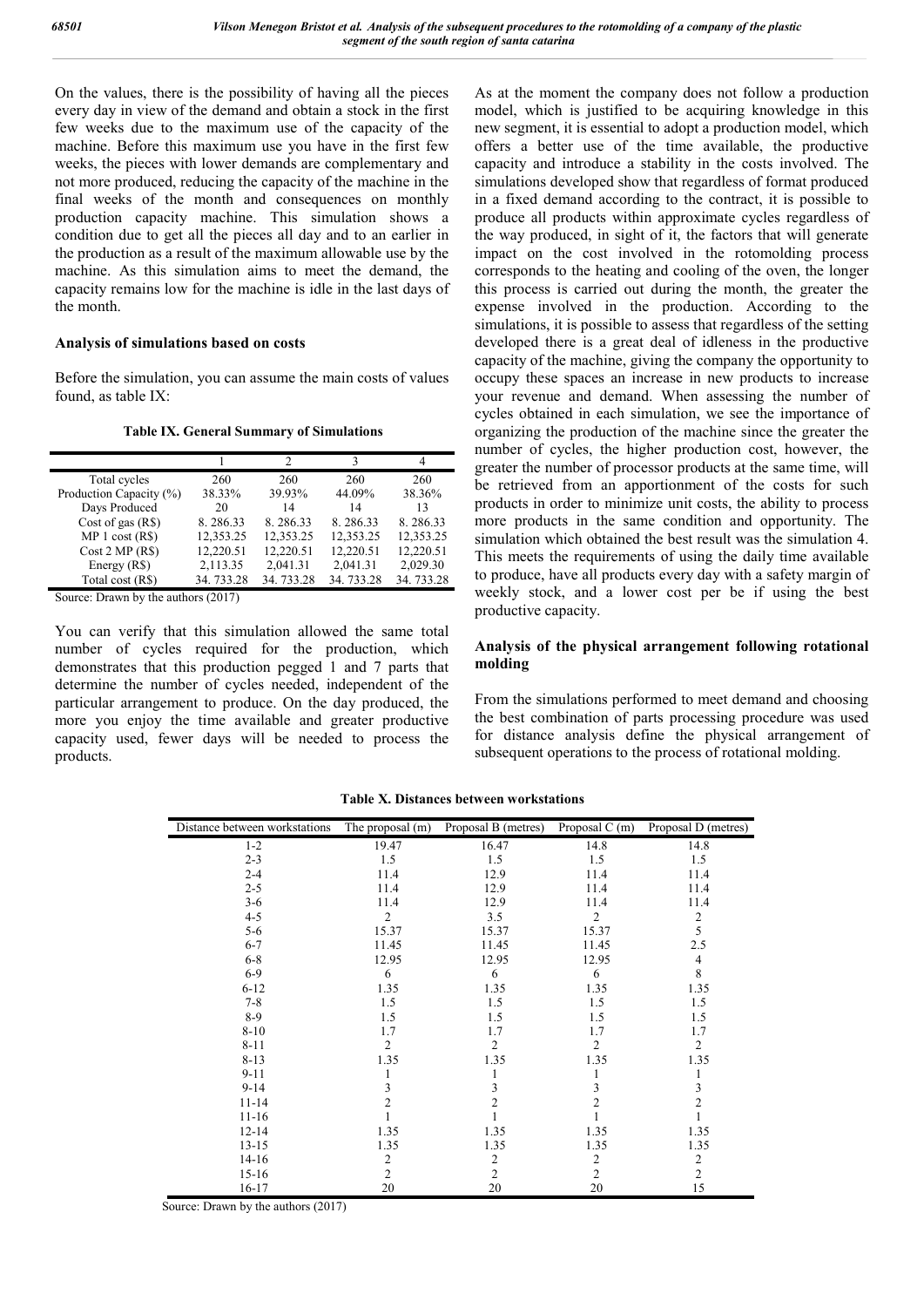| Product                             | <b>Operational Sequence</b>                     | Demand for PCs/month |  |  |  |  |  |
|-------------------------------------|-------------------------------------------------|----------------------|--|--|--|--|--|
| 1 piece                             | 1-2-4-5-6-8-10-8-13-15-16-17                    | 300                  |  |  |  |  |  |
| 2 piece                             | $1 - 2 - 3 - 6 - 9 - 14 - 16 - 17$              | 200                  |  |  |  |  |  |
| 3 piece                             | $1 - 2 - 3 - 6 - 8 - 9 - 11 - 14 - 16 - 17$     | 300                  |  |  |  |  |  |
| 4 piece                             | $1 - 2 - 5 - 6 - 12 - 14 - 16 - 17$             | 100                  |  |  |  |  |  |
| 5 piece                             | $1 - 2 - 3 - 6 - 8 - 9 - 11 - 14 - 16 - 17$     | 200                  |  |  |  |  |  |
| 6 piece                             | $1 - 2 - 4 - 5 - 6 - 7 - 8 - 11 - 16 - 17$      | 220                  |  |  |  |  |  |
| 7 piece                             | $1 - 2 - 5 - 6 - 8 - 9 - 8 - 11 - 14 - 16 - 17$ | 220                  |  |  |  |  |  |
| 8 piece                             | $1 - 2 - 4 - 5 - 6 - 7 - 8 - 11 - 16 - 17$      | 200                  |  |  |  |  |  |
| Source: Drawn by the authors (2017) |                                                 |                      |  |  |  |  |  |

**Table XI -Operating Sequence**

**Table XII. Distance traveled by products**

| Product |          | Distance travelled per product (m) |                      |            |          |          |          |          |
|---------|----------|------------------------------------|----------------------|------------|----------|----------|----------|----------|
|         | Proposal | Proposal B                         | Proposal C           | Proposal D | 1 layout | 2 layout | Layout 3 | Lavout 4 |
| 1 piece | 89.29    | 80.23                              | 77.06                | 52.74      | 26787    | 24069    | 23118    | 15822    |
| 2 piece | 63.37    | 61.87                              | 58.7                 | 55.7       | 12674    | 12374    | 11740    | 11140    |
| 3 piece | 71.82    | 70.32                              | 67.15                | 53.2       | 21546    | 21096    | 20145    | 15960    |
| 4 piece | 70.94    | 69.44                              | 66.27                | 50.9       | 7094     | 6944     | 6627     | 5090     |
| 5 piece | 71.82    | 70.32                              | 67.15                | 53.2       | 14364    | 14064    | 13430    | 10640    |
| 6 piece | 84.19    | 84.19                              | 79.52                | 55.2       | 18522    | 18522    | 17494    | 12144    |
| 7 piece | 88.19    | 86.69                              | 83.52                | 59.2       | 19402    | 19072    | 18374    | 13024    |
| 8 piece | 84.19    | 84.19                              | 79.52                | 55.2       | 16838    | 16838    | 15904    | 11040    |
|         |          |                                    | Total per layout (m) |            | 137227   | 132979   | 126833   | 94860    |

Source: Drawn by the authors (2017)

To do so, were considered the operational sequences for each of the products and the distance between the jobs for, from the combination chosen to minimize the transport of parts between stations. The table X presents the distance between workstations in the physical arrangement proposals developed:

The following (table XI) is the operational sequence of each of the products processed after the rotational molding and the quantity processed by month:

Based on the obtained distances between the centres of work and operational sequence of each product, was given the total covered by the products in four proposals for the new physical arrangement, arriving the following values as presented in table XII:

On the results, the proposal D obtained a better route, resulting in a layout with a distance for all products at the end of the month of 95 km, this value has become significant in the face of attempts to reduce the transport from the distance between the posts and the streams that crossed with other products, as well as the shortest distance possible between operations.

#### **Conclusion**

This case study was the initial support for the purpose of determining the physical arrangement more suited to manufactured products, eliminate the unnecessary distances and routes to the production process, as well as the machine size of rotational molding to manufacture the required volume within the restrictions found in the process, establishing the lowest value of cycles and days needed to be produced, as well as possible to suggest improvements to the process. Based on the ability of balancing machine was possible if have notion of the opportunity that the company study to get fill and use the idle capacity of the machine in the production of new items. It was possible to evaluate that, get the workplace in order to facilitate the flow of products becomes a fundamental procedure. Therefore, for such a result, the information available and times of operations, the methods developed during the activities and in particular the contractual demand

will promote more consistent result to make the flow of products reduced, more aligned over the work centers, and in a shorter time. These results contribute to the company, that when does not apply a flow analysis of products in your layout, you may have costs that go unnoticed that, while not singled out, damage the company's financial welcomes, before transport or unnecessary or lengthy operations that raise the times of the processed products and stocks funded. Determine the flow of products after produced became the main point to determine and evaluate from the quantity produced physical spaces that would be needed to assign the operations, or even intermediate stocks between each centre of work.

# **REFERENCES**

- AGUIAR, Giancarlo F., PEINADO, Jurandir; GRAEML, Alexandre R. Simulações de arranjos físicos por produto e balanceamento de linha de produção: o estudo de um caso real no ensino para estudantes de engenharia. In: COBRENGE, Curitiba. Congresso Brasileiro de Educação em Engenharia. Curitiba: Abenge, 2007.
- AQUILANO, Nicholas J., CHASE, Richard B., JACOBS, F. Robert. Administração da produção para a vantagem competitiva. 10. ed. Porto Alegre: Bookman, 2006. 724 p. Tradução de: r. Brian Taylor.
- BOAVENTURA, Edvaldo M.. Metodologia da pesquisa. São Paulo: Atlas, 2012. 160 p.
- CERVO, A.L., BERVIAN, P.A. Metodologia cientifica. 3. Ed. McGraw-Hill do Brasil, São Paulo. 1983.
- CORRÊA, Carlos A; L.CORRÊA, Henrique.**.** Administração de produção e operações: manufatura e serviços: uma abordagem estratégica. 3. ed. São Paulo: Atlas, 2012. 680 p.
- D'AGOSTINI, Marina et al. Escolha do Arranjo Físico de Produção: O Caso da Metalices Indústria Metalmecânica. In: ENCONTRO DA ANPAD, 37. 2013, Rio de Janeiro. XXXVII Encontro da ANPAD.
- DECKER, Sérgio Renato Ferreira et al. Gestão dos custos de produção que não agregam valor aos produtos estudo de caso em indústria de embalagens plásticas. In: